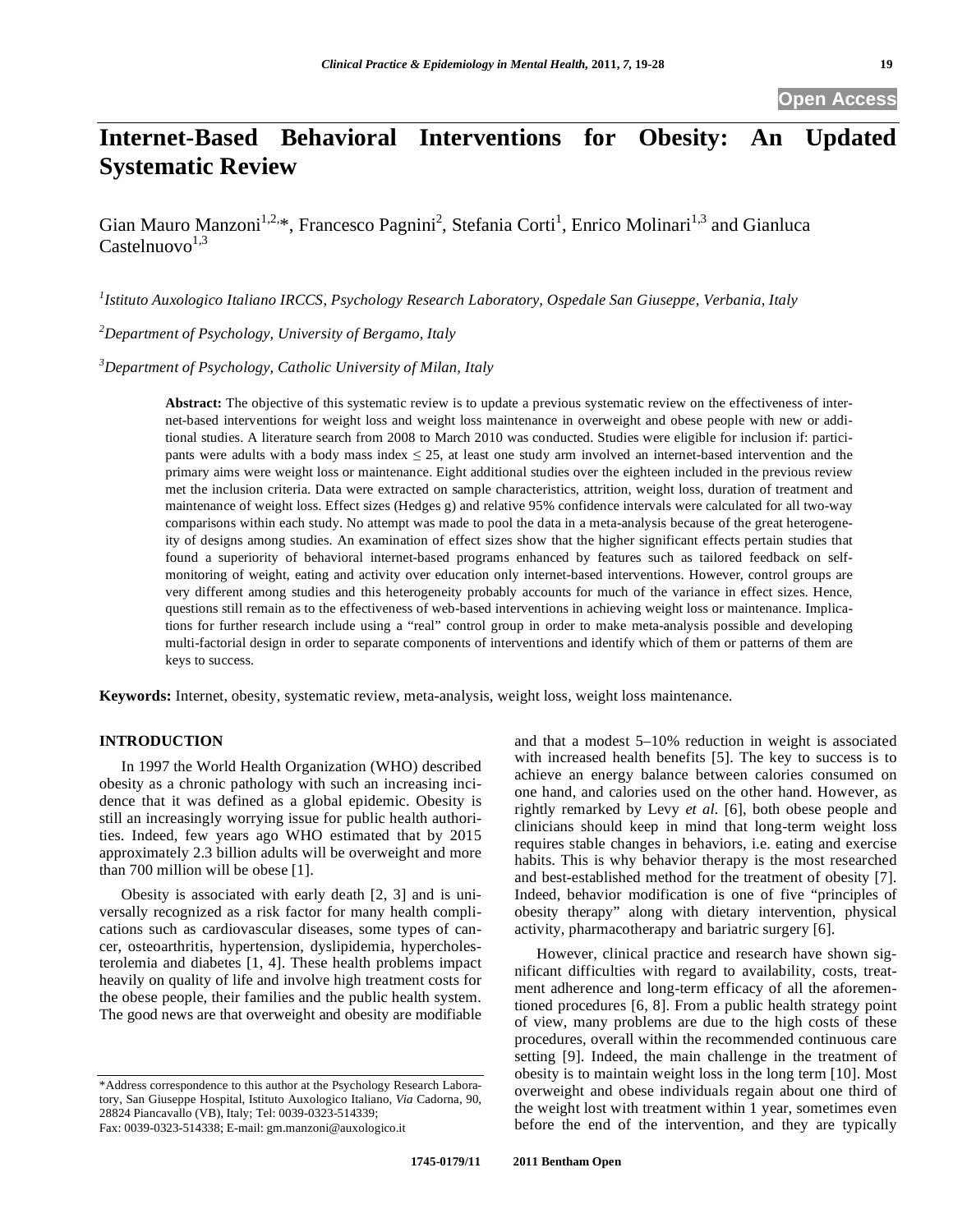back to baseline in 3 to 5 years [11-13]. Furthermore, research has shown that time and travel demands typically associated with traditional weight-loss behavioral programs may contribute to an attrition rate of 20% in 4-6 months, with greater attrition in longer programs [6, 14]. Given that these interventions are delivered in face-to-face formats, some obese individuals perceive attending treatment sessions as a burden [15] and would prefer to lose weight without having to participate in structured programs involving weekly in-site visits [16].

Therefore, developing effective weight loss programs that are time and cost-saving, appealing and widely accessible has become a health care priority [17]. First research efforts have included the use of telephone [18], interactive television [19, 20] and hand-held computers [21, 22]. Then, along with the rapid increase in access to the Internet and the development of numerous commercial programs for weight loss [23, 24], several studies have begun to examine the effectiveness of behavioral weight-loss treatments delivered through the web [8, 25, 26].

Conceptually, the Internet has the potential to overcome most of limits associated with traditional weight-loss interventions. In addition to being a source for health information accessible 24 hours a day, it offers a number of novel opportunities for self-help programs and also allows healthcare professionals to access and maintain long-term contact with large numbers of overweight or obese individuals in a timesaving and cost-effective manner [8].

Preliminary findings suggest that internet-based interventions may be effective in achieving significant weight loss and weight loss maintenance [25]. However, results are mixed and, as already pointed out by the authors of previous reviews [8, 25, 26], several questions are still unanswered. Hence, no reliable statement can be made at present on the overall effectiveness of internet-based programs in comparison with other kinds of internet-based or more traditional behavioral treatments for weight loss.

The purpose of this review is to update a previous systematic review on the effectiveness of web-based interventions for weight loss and maintenance [25] with new or additional studies.

# **METHODS**

### **Study Selection**

All eighteen studies considered in the previous review [25] were directly included also in the present one. An additional literature search restricted to year 2008 up to date was performed using the terms "weight loss", "Internet" and "web-based" in PubMed, PsycINFO, Cochrane Library, The National Institutes of Health Clinical Trials database and the Internet. All identified studies were retrieved and assessed for relevance from the title and abstract by two independent reviewers.

### **Study Eligibility**

Studies were selected and included in the present review according to 5 criteria: (1) publication in a peer reviewed journal, (2) randomized controlled trial, (3) overweight and/or obese adults as subjects, (4) the Internet as at least one mode of delivery for a weight loss treatment, and (5) weight loss and/or weight loss maintenance as primary outcomes. Apart from 2 of the 18 studies already included in the previous review, a further eight were included in the update after meeting the inclusion criteria.

Of the 8 remaining studies, 5 examined Internet-based weight loss programs either as stand-alone programs or as part of a more comprehensive health intervention, and 3 examined Internet-based weight loss maintenance programs. Studies evaluating weight loss and those evaluating weight loss maintenance were examined separately.

### **Data Coding**

The full articles were obtained for all studies included in the present review and further inspected to assess their relevance, based on the preplanned criteria for inclusion. Data were independently extracted by three reviewers (GMM, SC and FP) using the following data collection form: (1) number of subjects; (2) kind of the internet-based weight-loss program; (3) kind of the comparison or control condition; (4) subjects typology; (5) mean age; (7) women percentage; (8) length of intervention; (9) recruitment; (10) summary statistics required for computation of effect sizes. The effects of the interventions were assessed through absolute change in body weight.

### **Calculation of the Effect Sizes and Data Synthesis**

Effect sizes were calculated for all experimental comparisons within each study using Hedges g standardized mean difference. However, effect sizes were not pooled with meta-analysis. We decided not to combine the studies as Neve *et al.* (2009) made in their review because of two reasons: (1) studies are very heterogeneous in many features of the internet-based programs as well as of the comparison conditions (none of them used a "real" control group); (2) we think that grouping two or three similar studies of the same authors does not improve evidence more that considering them separately. Hence, results were mainly described in a narrative manner. Given that most of studies have been already described in the previous review [25], we considered mainly the new ones.

### **RESULTS**

### **Description of Included Studies**

The total number of participants across the studies was 8324, of which at least 76,7% were female. Mean age is 46,2 years old. The length of the intervention period ranged from 6 weeks to 2 years. Six interventions were 12 months in duration. Seventeen interventions ranged from 6 weeks to 6 months and two were 2 years. Attrition rates varied from 0 to 70% at the post-intervention time point. Two studies lost greater than 50% of participants, eleven lost 20–50% and twelve 0–20% with a mean attrition rate of 22,52%. Eighteen interventions recruited participants from community, three interventions through health care system, two studies recruited participants on work sites, one study among university students and one from US Air force.

The additional studies that examined internet-based interventions with the primary aim of achieving weight loss explored four distinct research areas: 1- internet-based programs compared with a control or minimal intervention group (n =4) [27-30]; 2 - generic web-based programs com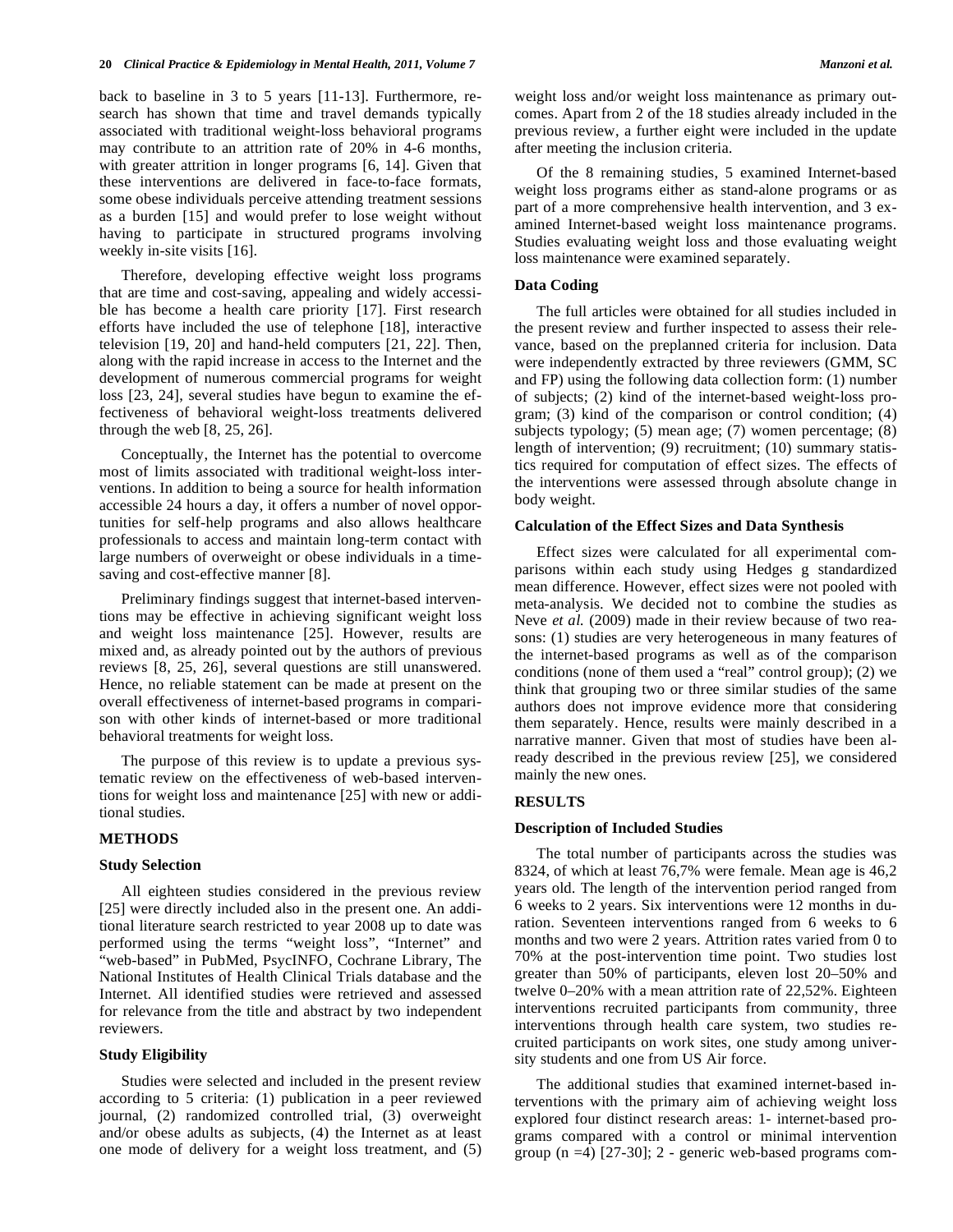pared with enhanced web-based programs  $(n = 1)$  [31]; 3 lifestyle modification program delivered through 5 methods differing for contact frequency and modality (face-to-face, phone or e-mail)  $(n = 1)$  [32]; 4 - dietary advice plus exercise enhanced by tailored e-mail assistance compared with an exercise-only program  $(n = 1)$  [33]. The one only additional study with the primary aim of achieving weight loss maintenance following a standard weight loss program compared a control group, which received quarterly newsletters, a group that received face-to-face intervention and a group that received internet-based intervention [11].

### **Results of Studies Aiming to Achieve Weight Loss**

Effect sizes and relative 95% confidence intervals for all the studies that examined the effectiveness of internet-based weight loss program are reported in Table **1**.

The highest effect sizes (negative effect sizes mean a superiority of the first term of the comparison) pertain to Rothert *et al.*'s study [34] and show that a 6-week individually tailored web-based program was more effective than an information only web-site both at 3 and 6 months. The individually tailored web-based program included individualized educational material and a weight management plan generated automatically from baseline assessments, as well as a buddy system and the ability to e-mail other participants.

As already remarked by Neve *et al.* (2009), the studies that compared education only web-based interventions with enhanced web-based programs show the highest effect sizes. Apart from Rothert *et al.* study [34], also Gold *et al.* [35], Tate *et al.* [17, 36, 37] and a more recent study by Pullen *et al.* [31] obtained medium-high effect sizes comparing an education only web-site with an enhanced web-based program. In particular, Gold *et al.* reported significantly greater total and percentage weight loss at 6 months and at 12 months from a web-based program with behavioral therapy compared with a commercial web-based program. The behavioral program included the addition of individual e-mail feedback on self-monitoring of weight, eating and activity, as well as homework activities. Tate *et al.* [37] demonstrated significantly greater weight loss at 3 and 6 months among participants of a web-based program with human e-mail counseling compared with a web-based program alone. There was no significant difference in weight loss achieved by a web-based program with automated counseling when compared with the web-based program alone or the webbased program with human e-mail counseling. The two behavioral interventions included the provision of message boards, a diary to log eating and activity, as well as the feedback on diary entries. However, participants in the human email counseling group received an individualized feedback from a weight loss counselor based on diary entries, while those in the automated group received automated tailored feedback. Tate *et al.* [36] and Tate *et al.* [17] both compared an internet-based program with education only to an internetbased program with education and behavioral therapy. Both studies demonstrated significantly greater weight loss at post-intervention in the internet-based program with education and behavioral therapy. The additional behavioral therapy features across both studies were the provision of e-mail feedback from a counselor based on a participant's selfmonitoring of weight, activity and eating habits, as well as a behavioral weight loss lesson. Pullen *et al.* [31] showed the feasibility and efficacy of an 3-month internet-delivered weight-loss intervention for a sample of rural women aged 50-69. Authors demonstrated a mean weight loss among web-site only participants of -5.28 lbs, compared to a mean weight loss of -11.08 lbs among web-site plus peer support group. Participants of both groups received an orientation to the web-site individually but, in addition, the peer support group participated weekly in an internet asynchronous discussion group that was designed to support the women in their behavior change attempts.

A high-sized effect was found also in Bennett *et al.*'s study [27]. In this trial the short-term efficacy of a 3-month web-based intervention for weight loss was evaluated in comparison with a standard care condition (e.g. dietary restructuring, meal replacements, caloric intake prescriptions). Participants were primary care patients with obesity and hypertension. In the web-based intervention, patients had access to a comprehensive weight loss website for 3 months, along with four (two in-person and two telephonic) counseling sessions with a health coach. The online program ("Step Up, Trim Down") used a weight loss strategy (iOTA; interactive weight loss approach) that provides participants with a series of tailored behavior change goals that are subjected to regular self-monitoring. Participants randomized to the internet-based intervention showed a mean weight loss of -2.3 kg, compared to a mean weight gain of 0.28 kg among usual care group. This trial was not included in Neve *et al.*'s review (2009).

Another study not included in the previous review was conducted by Digenio *et al.* [32], who examined the effect of 5 methods of delivering a 6-month lifestyle modification program in combination with the weight-loss medication sibutramine. In this study, the internet was used only for delivering e-mail messages. The lifestyle program involved the behavioral strategies and the support materials adapted from the Diabetes Prevention Program (www.bsc.gwu.edu/dpp/ manuals.htmlvdoc). Digenio *et al.* (2009) hypothesized that high-frequency face-to-face meetings with a dietitian would produce the greatest weight loss in a sample of mostly women obese, whereas self-help would be associated with the least. Weight loss with telephone and e-mail interventions were expected to fall between these 2 groups. At the end of treatment, the mean weight loss, relative to baseline, in the High frequency face-to-face and high frequency telephone-based groups was similar (-8.9% and -7.7%) and significantly greater than that in the other groups (low frequency face-to-face -6.4%; high frequency e-mail -5.9% and self-help -5.2%). This showed that contact frequency is an important factor for weight-loss success and that a face-toface format is superior to e-mail, which in turn produced results similar to self-help.

Philip *et al.* [29] evaluated the feasibility and efficacy of a 3-month Internet-based weight-loss program for overweight men. The SHED-IT (Self-Help, Exercise and Diet using Information Technology) program was designed to appeal specifically to men and involved a free website (www.calorieking.com.au) that provides tools and information for self-monitoring, goal setting and social support through access the online bulletin board. Individualized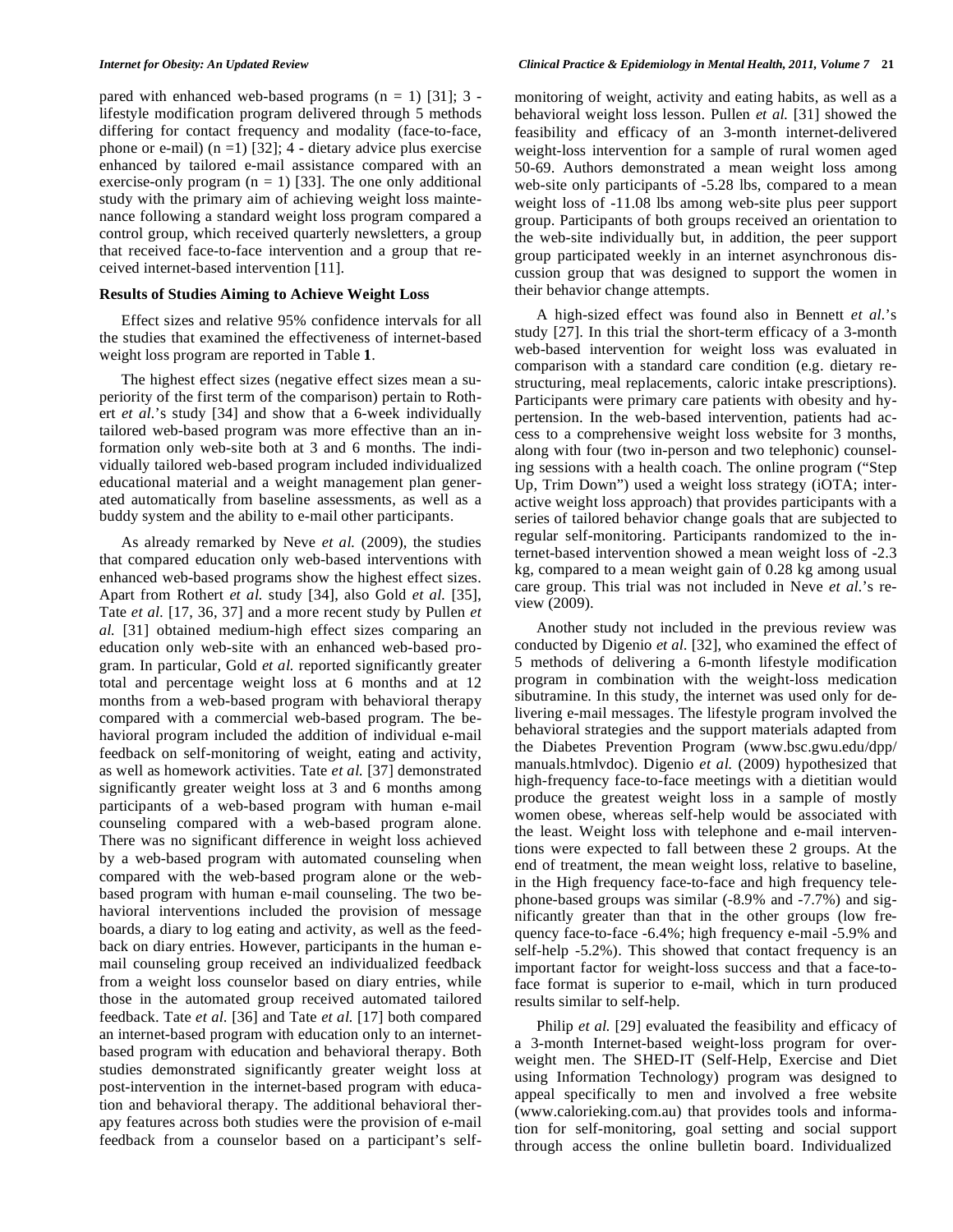# **Table 1. Study Characteristics, Effect Sizes and 95% Confidence Intervals for Internet-Based Interventions for Weight Loss**

|                              |                                                                                                                |                                  |                                    |             |                                 |             |                           |                             |                 | <b>Interval</b>       | 95% Confidence               |
|------------------------------|----------------------------------------------------------------------------------------------------------------|----------------------------------|------------------------------------|-------------|---------------------------------|-------------|---------------------------|-----------------------------|-----------------|-----------------------|------------------------------|
|                              |                                                                                                                |                                  | <b>Total</b><br><b>Sample Size</b> | Mean<br>Age | $\frac{1}{2}$<br><b>Females</b> | % Attrition | Lenght of<br>Intervention | Recruitment                 | <b>Hedges</b> g | Lower<br><b>Bound</b> | <b>Upper</b><br><b>Bound</b> |
| <b>Bennet</b><br>et al. 2009 | Web-based intervention<br>(iOTA strategy) VS Usual<br>care                                                     | Weight change<br>at 3 months     | 101                                | 54,4        | 47,5                            | 16          | 3                         | Internal medi-<br>cine dep. | $-0,96$         | $-1,38$               | $-0,55$                      |
| Booth et al.<br>2008         | EX (exercise-only pro-<br>gram) VS ED (dietary<br>advice plus exercise)                                        | Weight change<br>at 3 months     | 73                                 | 46,3        | 21                              | 27          | 3                         | Community                   | $-0,45$         | $-1,00$               | 0,09                         |
|                              | EX (exercise-only pro-<br>gram) VS ED (dietary<br>advice plus exercise)                                        | <b>BMI</b> change at<br>3 months |                                    |             |                                 |             |                           |                             | $-0,39$         | $-0,93$               | 0,16                         |
| Carr et al.<br>2008          | ALED-I (Active Living<br>Every Day) VS Control                                                                 | BMI at 4<br>months               | 67                                 | 49,4        | Unclear                         | 52          | 4                         | Community                   | 1,28            | 0,51                  | 2,04                         |
|                              | ALED-I (Active Living<br>Every Day) VS Control                                                                 | Weight at 4<br>months            |                                    |             |                                 |             |                           |                             | 1,20            | 0,44                  | 1,95                         |
| Digenio<br>et al. 2009       | HF-F2F (high frequency<br>face-to-face counseling)<br>VS HF-TEL (high-<br>frequency telephone<br>counseling)   | Weight change<br>at 6 months     | 376                                | 43          | 87                              | 30          | 6                         | Community                   | $-0,19$         | $-0,51$               | 0,13                         |
|                              | HF-F2F (high frequency<br>face-to-face counseling)<br>VS LF-F2F (low-<br>frequency face-to-face<br>counseling) | Weight change<br>at 6 months     |                                    |             |                                 |             |                           |                             | $-0,34$         | $-0,67$               | $-0.02$                      |
|                              | HF-F2F (high frequency<br>face-to-face counseling)<br>VS HF-EMAIL (high-<br>frequency e-mail counsel-<br>ing)  | Weight change<br>at 6 months     |                                    |             |                                 |             |                           |                             | $-0,47$         | $-0,80$               | $-0,14$                      |
|                              | HF-F2F (high frequency<br>face-to-face counseling)<br>VS SELF (self-help)                                      | Weight change<br>at 6 months     |                                    |             |                                 |             |                           |                             | 1,93            | 1,55                  | 2,32                         |
|                              | HF-TEL (high-frequency<br>telephone counseling) VS<br>LF-F2F (low-frequency<br>face-to-face counseling)        | Weight change<br>at 6 months     |                                    |             |                                 |             |                           |                             | $-0,15$         | $-0,47$               | 0,17                         |
|                              | HF-TEL (high-frequency<br>telephone counseling) VS<br>HF-EMAIL (high-<br>frequency e-mail counsel-<br>ing)     | Weight change<br>at 6 months     |                                    |             |                                 |             |                           |                             | $-0,27$         | $-0,59$               | 0,05                         |
|                              | HF-TEL (high-frequency<br>telephone counseling) VS<br>SELF (self-help)                                         | Weight change<br>at 6 months     |                                    |             |                                 |             |                           |                             | $-0,29$         | $-0,61$               | 0,03                         |
|                              | LF-F2F (low-frequency<br>face-to-face counseling)<br>VS HF-EMAIL (high-<br>frequency e-mail counsel-<br>ing)   | Weight change<br>at 6 months     |                                    |             |                                 |             |                           |                             | $-0,12$         | $-0,44$               | 0,20                         |
|                              | LF-F2F (low-frequency<br>face-to-face counseling)<br>VS SELF (self-help)                                       | Weight change<br>at 6 months     |                                    |             |                                 |             |                           |                             | $-0,14$         | $-0,46$               | 0,17                         |
|                              | HF-EMAIL (high-<br>frequency e-mail counsel-<br>ing) VS SELF (self-help)                                       | Weight change<br>at 6 months     |                                    |             |                                 |             |                           |                             | $-0,03$         | $-0,35$               | 0,29                         |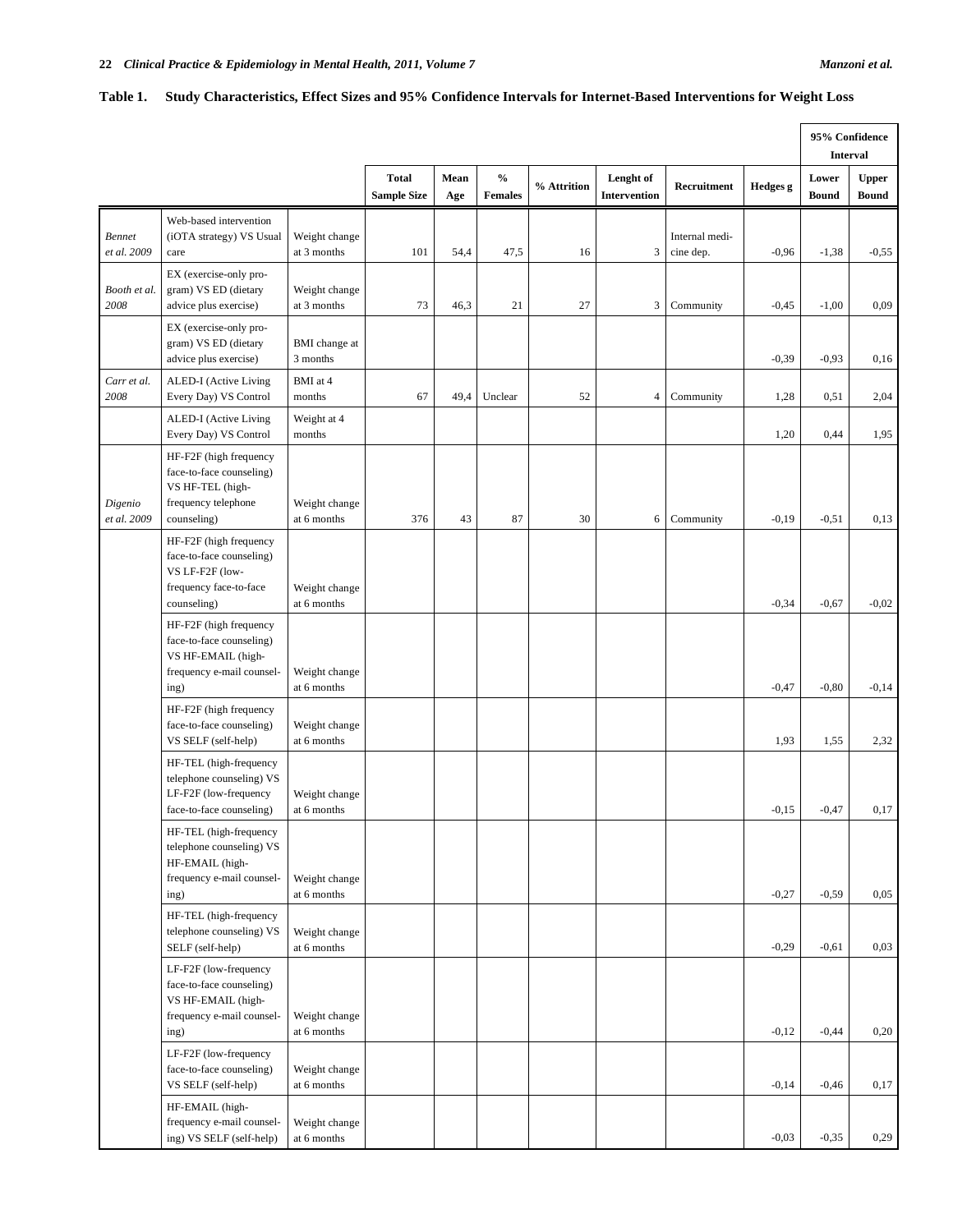**Table 1. contd….** 

|                                |                                                                                                                                        |                                                           |                                    |             |                                 |             |                           |              |          |                       | 95% Confidence<br><b>Interval</b> |
|--------------------------------|----------------------------------------------------------------------------------------------------------------------------------------|-----------------------------------------------------------|------------------------------------|-------------|---------------------------------|-------------|---------------------------|--------------|----------|-----------------------|-----------------------------------|
|                                |                                                                                                                                        |                                                           | <b>Total</b><br><b>Sample Size</b> | Mean<br>Age | $\frac{0}{0}$<br><b>Females</b> | % Attrition | Lenght of<br>Intervention | Recruitment  | Hedges g | Lower<br><b>Bound</b> | <b>Upper</b><br><b>Bound</b>      |
| Gold et al.<br>2007            | Vtrim (online therapist-<br>led behavioral weight loss<br>program) VS eDiets.com<br>(commercial program)                               | Weight<br>change at 6<br>months                           | 124                                | 47          | 81                              | 18          | 6                         | Community    | $-0,51$  | $-0,86$               | $-0,15$                           |
|                                | Vtrim (online therapist-<br>led behavioral weight loss<br>program) VS eDiets.com<br>(commercial program)                               | Weight<br>change at 12<br>months                          |                                    |             |                                 |             |                           |              | $-0,40$  | $-0,75$               | $-0,04$                           |
| Hunter et<br>al. 2008          | <b>BIT</b> (Behavioral Internet<br>Therapy) VS Usual care                                                                              | Weight<br>change at 6<br>months                           | 446                                | 34          | 50                              | 17,1        | 6                         | US air-force | $-0.50$  | $-0,69$               | $-0,32$                           |
|                                | <b>BIT</b> (Behavioral Internet<br>Therapy) VS Usual care                                                                              | <b>BMI</b> change at<br>6 months                          |                                    |             |                                 |             |                           |              | $-0,55$  | $-0,74$               | $-0,37$                           |
| <b>McConnon</b><br>et al. 2007 | Intenet (self-help) VS<br><b>Usual Care</b>                                                                                            | Weight<br>change at 6<br>months                           | 221                                | 45,8        | 77                              | 41          | 12                        | Primary care | $-0.04$  | $-0,31$               | 0,22                              |
| Micco et                       | Intenet (self-help) VS<br><b>Usual Care</b><br>I+IPS (Internet plus in-<br>person support) VS IS                                       | Weight<br>change at 12<br>months<br>Weight<br>change at 6 |                                    |             |                                 |             |                           |              | 0,10     | $-0,16$               | 0,37                              |
| al. 2007                       | (Interne support)                                                                                                                      | months                                                    | 123                                | 46,8        | 82,9                            | 21          | 12                        | Community    | 0,26     | $-0,09$               | 0,62                              |
|                                | I+IPS (Internet plus in-<br>person support) VS IS<br>(Interne support)                                                                 | Weight<br>change at 12<br>months                          |                                    |             |                                 |             |                           |              | 0,26     | $-0,10$               | 0,61                              |
| Philip et<br>al. 2009          | SHED-IT (Self-Help,<br>Exercise and Diet using<br>Information Technology)<br>VS Control                                                | Weight<br>change at 3<br>months                           | 44                                 | 35,9        | $\boldsymbol{0}$                | 17          | 3                         | Community    | $-0,40$  | $-0,89$               | 0,09                              |
|                                | SHED-IT (Self-Help,<br>Exercise and Diet using<br>Information Technology)<br><b>VS Control</b>                                         | Weight<br>change at 6<br>months                           |                                    |             |                                 |             |                           |              | $-0,31$  | $-0,80$               | 0,18                              |
|                                | SHED-IT (Self-Help,<br>Exercise and Diet using<br>Information Technology)<br>VS Control                                                | <b>BMI</b> change at<br>3 months                          |                                    |             |                                 |             |                           |              | $-0,41$  | $-0,90$               | 0,08                              |
|                                | SHED-IT (Self-Help,<br>Exercise and Diet using<br>Information Technology)<br><b>VS Control</b>                                         | <b>BMI</b> change at<br>6 months                          |                                    |             |                                 |             |                           |              | $-0,28$  | $-0,77$               | 0,21                              |
| Polzien et<br>al. 2007         | <b>INT-TECH</b> (Intermittent<br>Technology-Based Pro-<br>gram) VS SBWP (Stan-<br>dard In-Person Behavioral<br>Weight Control Program) | Weight<br>change at 3<br>months                           | 58                                 | 41,3        | 98                              | 12          | 3                         | Community    | 0,22     | $-0,42$               | 0,86                              |
|                                | <b>CON-TECH</b> (Continuous<br>Technology-Based Pro-<br>gram) VS SBWP (Stan-<br>dard In-Person Behavioral<br>Weight Control Program)   | Weight<br>change at 3<br>months                           |                                    |             |                                 |             |                           |              | $-0,60$  | $-1,25$               | 0,05                              |
|                                | <b>CON-TECH</b> (Continuous<br>Technology-Based Pro-<br>gram) VS INT-TECH<br>(Intermittent Technology-                                 | Weight<br>change at 3                                     |                                    |             |                                 |             |                           |              |          |                       |                                   |
|                                | <b>Based Program)</b>                                                                                                                  | months                                                    |                                    |             |                                 |             |                           |              | $-0,62$  | $-1,27$               | 0,03                              |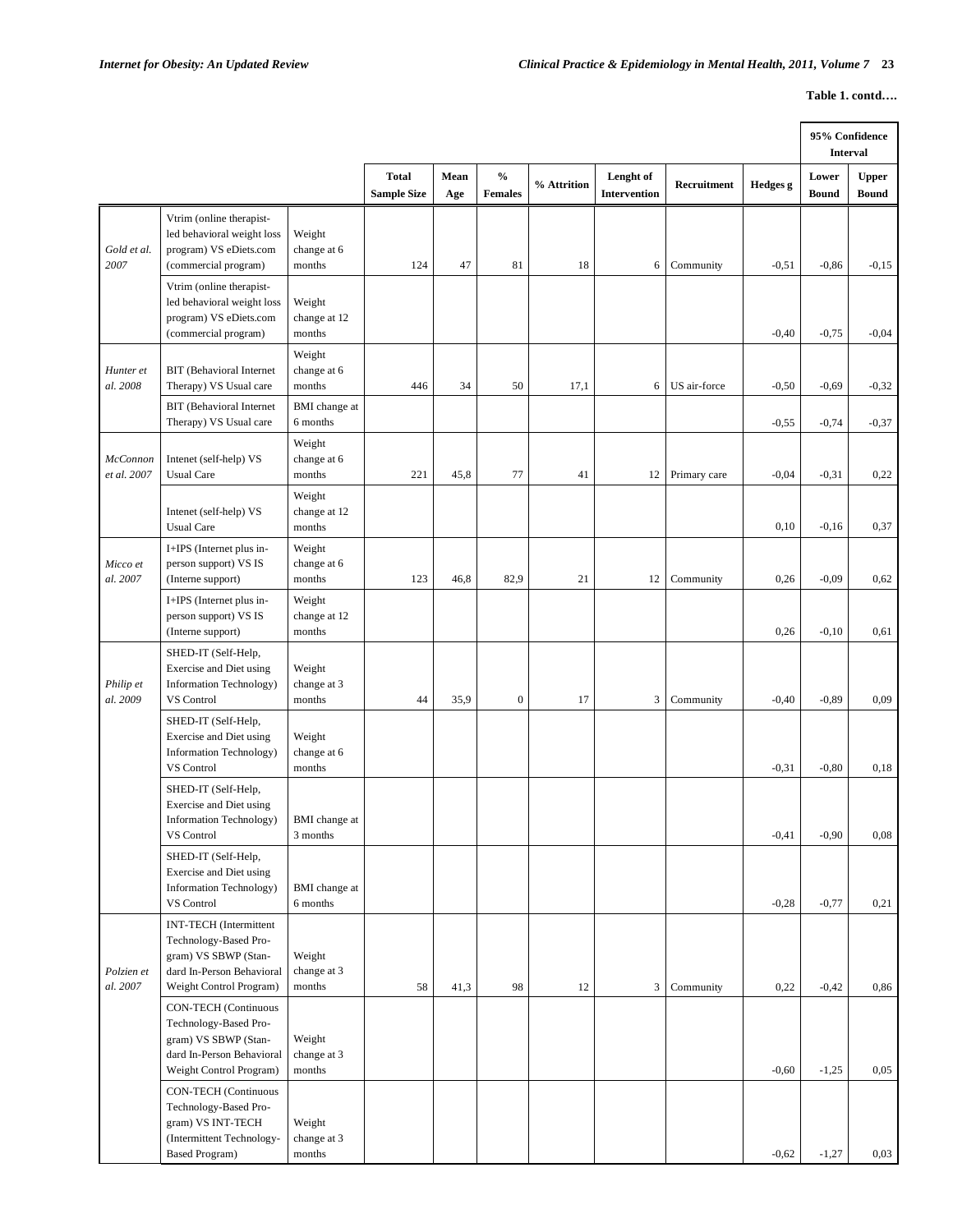|                                                                                                                                       |                                            |                                    |             |                                 |                  |                           |                                |            |                       | <b>Interval</b>              |
|---------------------------------------------------------------------------------------------------------------------------------------|--------------------------------------------|------------------------------------|-------------|---------------------------------|------------------|---------------------------|--------------------------------|------------|-----------------------|------------------------------|
|                                                                                                                                       |                                            | <b>Total</b><br><b>Sample Size</b> | Mean<br>Age | $\frac{0}{0}$<br><b>Females</b> | % Attrition      | Lenght of<br>Intervention | <b>Recruitment</b>             | Hedges g   | Lower<br><b>Bound</b> | <b>Upper</b><br><b>Bound</b> |
| Web site only VS Web<br>site plus peer support                                                                                        | Weight (lbs) at<br>baseline                | 21                                 | 55,5        | 100                             | 23,8             | 3                         | Community                      | 0,58       | $-0,29$               | 1,45                         |
| Web site only VS Web<br>site plus peer support                                                                                        | Weight (lbs) at<br>3 months                |                                    |             |                                 |                  |                           |                                | 0,79       | $-0,10$               | 1,68                         |
| <b>TES (Tailored Expert</b><br>System Condition) VS IO<br>(Information-Only condi-<br>tion)                                           | Weight change<br>at 3 months               | 2862                               | 45,4        | 82                              | 70               | 1,5                       | Health care<br>delivery sistem | $-4,67$    | $-4,81$               | $-4,52$                      |
| TES (Tailored Expert<br>System Condition) VS IO<br>(Information-Only condi-<br>tion)                                                  | Weight change<br>at 6 months               |                                    |             |                                 |                  |                           |                                | $-4,83$    | $-4,97$               | $-4,68$                      |
| Internet education VS<br>Internet behavior therapy                                                                                    | Weight change<br>at 3 months               | 91                                 | 40,9        | 89                              | 22               | 6                         | Work site                      | $-0,82$    | $-1,25$               | $-0,39$                      |
| Internet education VS<br>Internet behavior therapy                                                                                    | Weight change<br>at 6 months               |                                    |             |                                 |                  |                           |                                | $-0,42$    | $-0,84$               | 0,00                         |
| Internet plus behavioral e-<br>counseling program VS<br>Basic internet program                                                        | Weight change<br>at 12 months              | 92                                 | 48,5        | 89                              | 16               | 12                        | Community                      | $-0,40$    | $-0,81$               | 0,01                         |
| Internet plus behavioral e-<br>counseling program VS<br>Basic internet program                                                        | <b>BMI</b> change at<br>12 months          |                                    |             |                                 |                  |                           |                                | $-0.37$    | $-0,78$               | 0,04                         |
| HC (human e-mail coun-<br>seling) VS NC (no coun-<br>seling)                                                                          | Weight change<br>at 3 months               | 192                                | 49,2        | 84,4                            | 20               | 6                         | Community                      | $-0,78$    | $-1,14$               | $-0,43$                      |
| HC (human e-mail coun-<br>seling) VS NC (no coun-<br>seling)                                                                          | Weight change<br>at 6 months               |                                    |             |                                 |                  |                           |                                | $-0,69$    | $-1,04$               | $-0,34$                      |
| HC (human e-mail coun-<br>seling) VS AF (tailored<br>computer-automated<br>feedback)                                                  | Weight change<br>at 3 months               |                                    |             |                                 |                  |                           |                                | $-0,28$    | $-0,63$               | 0,07                         |
| HC (human e-mail coun-<br>seling) VS AF (tailored<br>computer-automated<br>feedback)                                                  | Weight change<br>at 6 months               |                                    |             |                                 |                  |                           |                                | $-0,43$    | $-0,78$               | $-0,07$                      |
| Phone group VS Control                                                                                                                | Weight at 6<br>months                      | 1386                               | 43          | 33                              | 0,9              | 6                         | Work site                      | $-0,07$    | $-0,20$               | 0,06                         |
| group                                                                                                                                 | months                                     |                                    |             |                                 |                  |                           |                                | $-0,02$    | $-0,15$               | 0,11                         |
| Internet group VS Control                                                                                                             | Weight at 6<br>months                      |                                    |             |                                 |                  |                           |                                | $-0,05$    | $-0,18$               | 0,08                         |
| Internet education VS<br>Motivational                                                                                                 | Weight change<br>at 4 months               | 66                                 | 50          | 100                             | $\boldsymbol{0}$ | 4                         | Community                      | 0,32       | $-0,16$               | 0,81                         |
| MI plus values group<br>(Motivational Interview-<br>ing plus values discussion<br>group) VS MI only group<br>(Motivational Interview- | Weight change                              |                                    |             |                                 |                  |                           |                                |            |                       | 1,38                         |
|                                                                                                                                       | Phone group VS Internet<br>ing only group) | Weight at 6<br>at 2 months         | 32          | 40,6                            | 100              | 43                        | $\overline{2}$                 | University | 0,44                  | $-0,49$                      |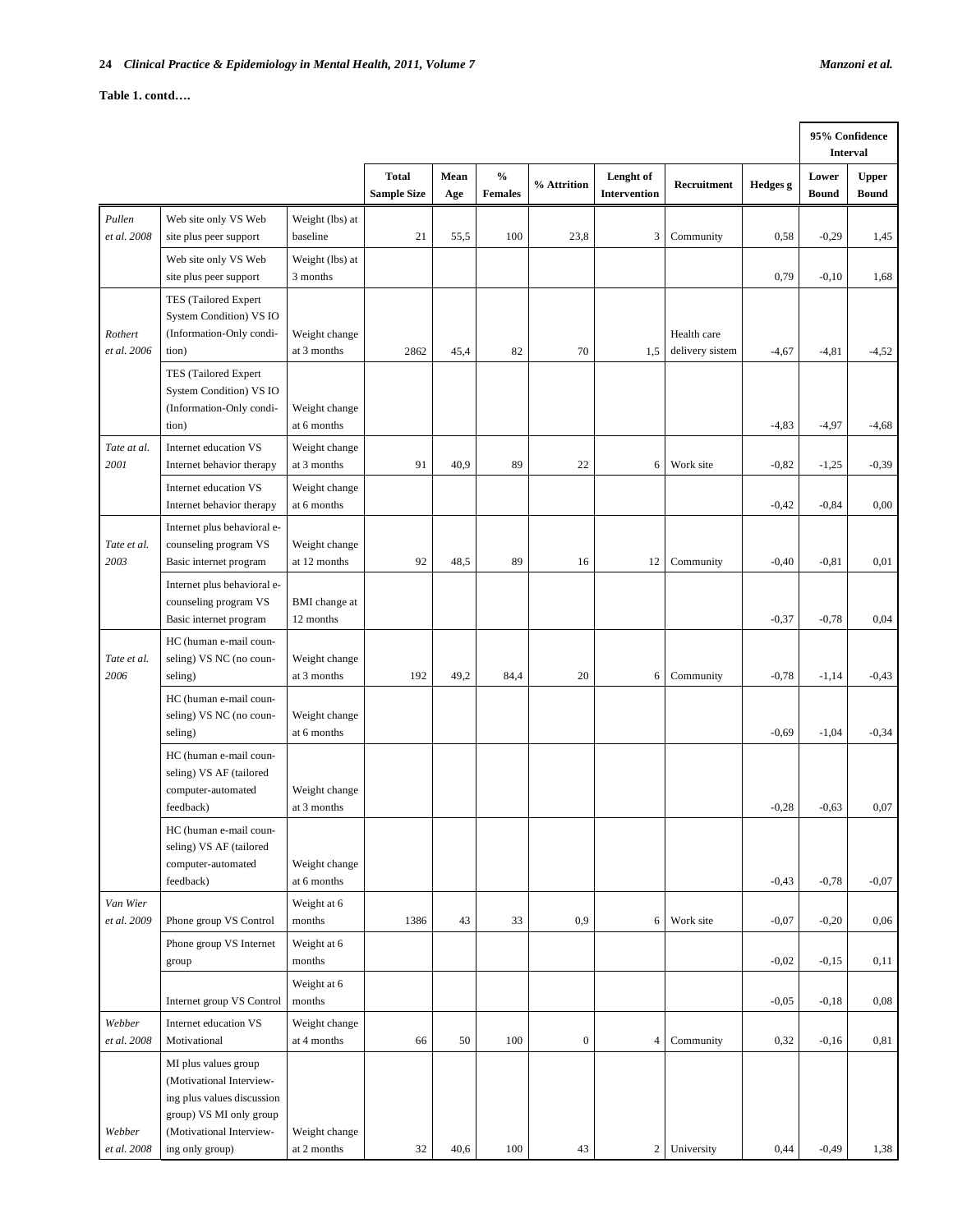**Table 1. contd….** 

|                       |                                      |                               |                                    |             |                                 |             |                                  |             |                 | 95% Confidence<br><b>Interval</b> |                              |  |
|-----------------------|--------------------------------------|-------------------------------|------------------------------------|-------------|---------------------------------|-------------|----------------------------------|-------------|-----------------|-----------------------------------|------------------------------|--|
|                       |                                      |                               | <b>Total</b><br><b>Sample Size</b> | Mean<br>Age | $\frac{0}{0}$<br><b>Females</b> | % Attrition | Lenght of<br><b>Intervention</b> | Recruitment | <b>Hedges</b> g | Lower<br><b>Bound</b>             | <b>Upper</b><br><b>Bound</b> |  |
| Wing et al.<br>2006   | <b>Internet VS Control</b>           | Weight change<br>at 6 months  | 314                                | 51,3        | 81,23                           | 7,64        | 24                               | Community   | $-0,08$         | $-0,35$                           | 0,19                         |  |
|                       | Internet VS Face to Face             | Weight change<br>at 6 months  |                                    |             |                                 |             |                                  |             | 0,29            | 0,01                              | 0,56                         |  |
|                       | Face to Face VS Control              | Weight change<br>at 6 months  |                                    |             |                                 |             |                                  |             | $-0.38$         | $-0.65$                           | $-0,11$                      |  |
|                       | <b>Internet VS Control</b>           | Weight change<br>at 12 months |                                    |             |                                 |             |                                  |             | 0.01            | $-0.26$                           | 0.29                         |  |
|                       | Internet VS Face to Face             | Weight change<br>at 12 months |                                    |             |                                 |             |                                  |             | 0,26            | $-0,01$                           | 0,54                         |  |
|                       | Face to Face VS Control              | Weight change<br>at 12 months |                                    |             |                                 |             |                                  |             | $-0,29$         | $-0,56$                           | $-0.02$                      |  |
|                       | <b>Internet VS Control</b>           | Weight change<br>at 18 months |                                    |             |                                 |             |                                  |             | $-0,03$         | $-0,30$                           | 0,25                         |  |
|                       | Internet VS Face to Face             | Weight change<br>at 18 months |                                    |             |                                 |             |                                  |             | 0,28            | 0,01                              | 0,56                         |  |
|                       | Face to Face VS Control              | Weight change<br>at 18 months |                                    |             |                                 |             |                                  |             | $-0,36$         | $-0,63$                           | $-0,09$                      |  |
| Womble<br>et al. 2004 | eDiets.com vs. Weight<br>loss manual | Weight change<br>at 12 months | 47                                 | 43,7        | 100                             | 34          | 12                               | Community   | 0,64            | 0.05                              | 1,22                         |  |

feedback corresponding to a week of diary entries were also delivered through e-mail by the research team with strategies to address weight loss, reduce energy intake and increase energy expenditure. ITT analysis revealed that both groups lost a significant amount of weight at 6-month follow-up (P < 0.001). However, the difference between the Internet and control groups for changes in weight from baseline to 6 months was not statistically significant ( $p = 0.228$ ).

Hunter *et al.* [28] evaluated the efficacy of an Internetbased program for weight-loss and weight-gain prevention in a sample of U.S. Air Force overweight men and women. All participants received usual care consisting of fitness center, weight loss and healthy cooking classes, available nutrition consultants and opportunities for individual fitness assessments and recommendations. In addition to usual care, a randomized group of participants attended an Internet-based program that included online self-monitoring, weekly personalized feedback on the food, exercise and weight information submitted, weekly lessons on the website about common strategies associated with behavioral weight loss and brief motivational interviewing telephone calls. After 6 months, participants who received the internet-based program in addition to usual care lost 1,3 kg while those assigned to only usual care gained 0.6 kg. This difference was statistically significant.

Van Wier *et al.* [30] investigated the effectiveness of lifestyle counseling by phone or e-mail on body weight in an overweight working sample. They conducted a randomized controlled trial with three treatment arms: intervention materials with phone counseling, a web-based intervention with

e-mail counseling and usual care (lifestyle brochures). All groups received self-help materials intended for the general public and dealt with overweight, healthy diet and physical activity. Additionally, the phone and internet groups received a lifestyle intervention program based on principles of behaviour therapy [14, 38]. In particular, the internet group had access to an interactive website with individualized web pages and received feedback by a counselor through e-mail. After 6 months, both the phone group and the internet group lost significantly more weight  $(-1,5 \text{ kg and } -0,6 \text{ kg respectively})$ tively) than the control group, but the difference between them was not statistically significant.

Booth *et al.* [33] reported a twice greater weight loss percentage, but not statistically significant, in the exercise-only program group compared with the dietary advice plus exercise group in a 12-weeks online reduction program. Indeed, exercise-only participants lost 1.9 kg weight ( $p < 0.01$ ) and the dietary advice plus exercise group lost 0.7 kg ( $p = 0.09$ ). The exercise-only program included information on exercise and monitoring of daily steps measured through a pedometer and logged on a website. Instead, dietary advice plus exercise program included an additional series of online dietary questions assessing the dietary intake of participants.

In summary, updated evidence confirm previous findings [25] that behavioral internet-based weight-loss interventions enhanced by professional feedback provided through internet is more effective that a web-site only program. However, when the internet-based counseling is compared with phone counseling, results are mixed [30, 32]. New evidence that fill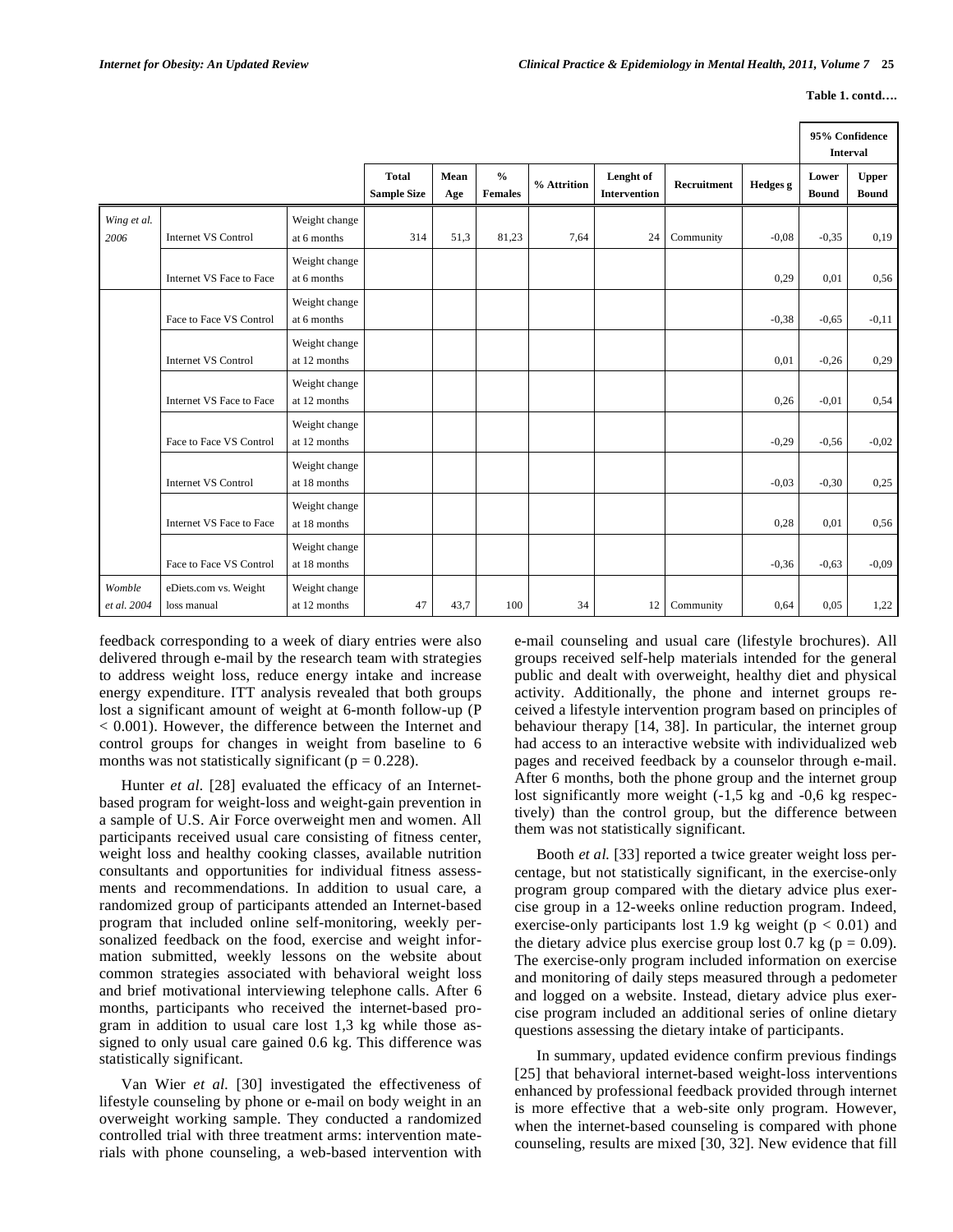### **26** *Clinical Practice & Epidemiology in Mental Health, 2011, Volume 7 Manzoni et al.*

**95% Confidence** 

in an important demographic gap come from the Philip *et al.*'s study, which evaluated the effectiveness of a 3-month Internet-based weight-loss program for overweight men in comparison with a minimal intervention [29]. Data showed no statistical difference between the two groups and this result supports the evidence that internet-based interventions achieve similar weight loss to minimal intervention groups [25].

# **Results of Studies Aiming to Achieve Weight Loss Maintenance**

Effect sizes and relative 95% confidence intervals for all the studies that examined the effectiveness of internet-based weight-loss maintenance program are reported in Table **2**.

Apart from Cussler *et al.*'s study [39], which showed no further reduction in weight after completion of a maintenance program following a weight-loss intervention and no significant difference between the groups, all the other studies showed a further improvement in mean weight loss for both groups. Inspection of effect sizes and 95% confidence intervals show mixed results. In summary, as already remarked by Neve *et al.* [25], evidence suggest that internetbased interventions achieve similar levels of weight loss maintenance to face-to-face interventions, and less weight is regained in comparison with no intervention. We refer the reader to Neve *et al.*'s study for a description of these studies.

Here we describe the Wing *et al.*'s study [11], the only one not included in Neve *et al.*'s review [25]. Wing *et al.* [11] randomly assigned participants who had lost a mean of 19.3 kg of body weight in the previous two years to one of three maintenance groups: control group, which received quarterly newsletters, a group that received face to-face intervention and a group that received Internet-based intervention. At 18-month follow-up authors found that the mean weight gain was 2.5 kg in the face-to-face group, 4.7 kg in the Internet group and 4.9 kg in the control group, with the face-to-face group overcoming significantly both the control group and the internet group.

# **DISCUSSION**

This systematic review update the evidence on the effectiveness of internet-based interventions for weight loss and

# **Table 2. Study Characteristics, Effect Sizes and 95% Confidence Intervals for Internet-based Intervention for Weight Loss Maintenance**

|                                   |                                                                                                               |                                |                                              |             |                                 |                |                                  |             |                    | 95 % Сонциенсе<br><b>Interval</b> |                              |
|-----------------------------------|---------------------------------------------------------------------------------------------------------------|--------------------------------|----------------------------------------------|-------------|---------------------------------|----------------|----------------------------------|-------------|--------------------|-----------------------------------|------------------------------|
|                                   |                                                                                                               |                                | <b>Total</b><br><b>Sample</b><br><b>Size</b> | Mean<br>Age | $\frac{0}{0}$<br><b>Females</b> | % Attrition    | Lenght of<br><b>Intervention</b> | Recruitment | <b>Hedges</b><br>g | Lower<br><b>Bound</b>             | <b>Upper</b><br><b>Bound</b> |
| Cussler et<br>al. 2008            | Internet VS Self-directed<br>groups                                                                           | Weight change at 16<br>months  | 135                                          | 48          | 100                             | 17,8           | $\overline{4}$                   | Community   | $-0.04$            | $-0.38$                           | 0,29                         |
|                                   | Internet VS Self-directed<br>groups                                                                           | BMI change at 16<br>months     |                                              |             |                                 |                |                                  |             | 0,21               | $-0,12$                           | 0,55                         |
| Harvey-<br>Berino et<br>al. 2002a | In-person Terapist-led<br>Maintenance Condition<br><b>VS Control</b>                                          | Weight change at<br>5,5 months | 44                                           | 46,3        | 80.4                            | $\overline{4}$ | 5,5                              | Community   | $-0.15$            | $-0.88$                           | $-0,58$                      |
|                                   | <b>Internet VS Control</b>                                                                                    | Weight change at<br>5,5 months |                                              |             |                                 |                |                                  |             | 0,09               | $-0.63$                           | 0,80                         |
|                                   | In-person Terapist-led<br>Maintenance Condition<br>VS Internet                                                | Weight change at<br>5,5 months |                                              |             |                                 |                |                                  |             | $-0,20$            | $-0.93$                           | 0,53                         |
| Harvey-<br>Berino et<br>al. 2002b | IS (Internet support) VS<br>F-IPS (Frequent in-<br>person support)                                            | Weight change at 12<br>months  | 122                                          | 48,4        | 85                              | 24             | 12 <sub>1</sub>                  | Community   | 0,76               | 0,31                              | 1,21                         |
|                                   | IS (Internet support) VS<br>M-IPS (Minimal in-<br>person support)                                             | Weight change at 12<br>months  |                                              |             |                                 |                |                                  |             | 0,60               | 0,15                              | 1,04                         |
|                                   | F-IPS (Frequent in-<br>person support) VS M-<br>IPS (Minimal in-person<br>support)                            | Weight change at 12<br>months  |                                              |             |                                 |                |                                  |             | 0,00               | $-0,43$                           | 0,43                         |
| Harvey-<br>Berino et<br>al. 2004  | IS (Internet support) VS<br>F-IPS (Frequent in-<br>person support)                                            | Weight change at 12<br>months  | 255                                          | 45,8        | 82                              | 24             | 12 <sup>1</sup>                  | Community   | $-0,12$            | $-0,44$                           | 0,19                         |
|                                   | IS (Internet support) VS<br>M-IPS (Minimal in-<br>person support)                                             | Weight change at 12<br>months  |                                              |             |                                 |                |                                  |             | $-0.07$            | $-0.38$                           | 0,25                         |
|                                   | F-IPS (Frequent in-<br>person support) VS M-<br>IPS (Minimal in-person<br>support)                            | Weight change at 12<br>months  |                                              |             |                                 |                |                                  |             | 0,04               | $-0,27$                           | 0,36                         |
| Svetkey et<br>al. 2008            | Self-directed mainte-<br>nance condition VS<br><b>Interactive Technology</b><br>Maintenance Condition         | Weight change at 30<br>months  | 1032                                         | 55,6        | 63                              | 6,5            | 24                               | Community   | 1,00               | 0,84                              | 1,16                         |
|                                   | Self-directed mainte-<br>nance condition VS<br>Personal Contact Main-<br>tenance Condition                    | Weight change at 30<br>months  |                                              |             |                                 |                |                                  |             | 4,99               | 4,69                              | 5,30                         |
|                                   | <b>Interactive Technology</b><br>Maintenance Condition<br><b>VS Personal Contact</b><br>Maintenance Condition | Weight change at 30<br>months  |                                              |             |                                 |                |                                  |             | 3.99               | 3.74                              | 4,25                         |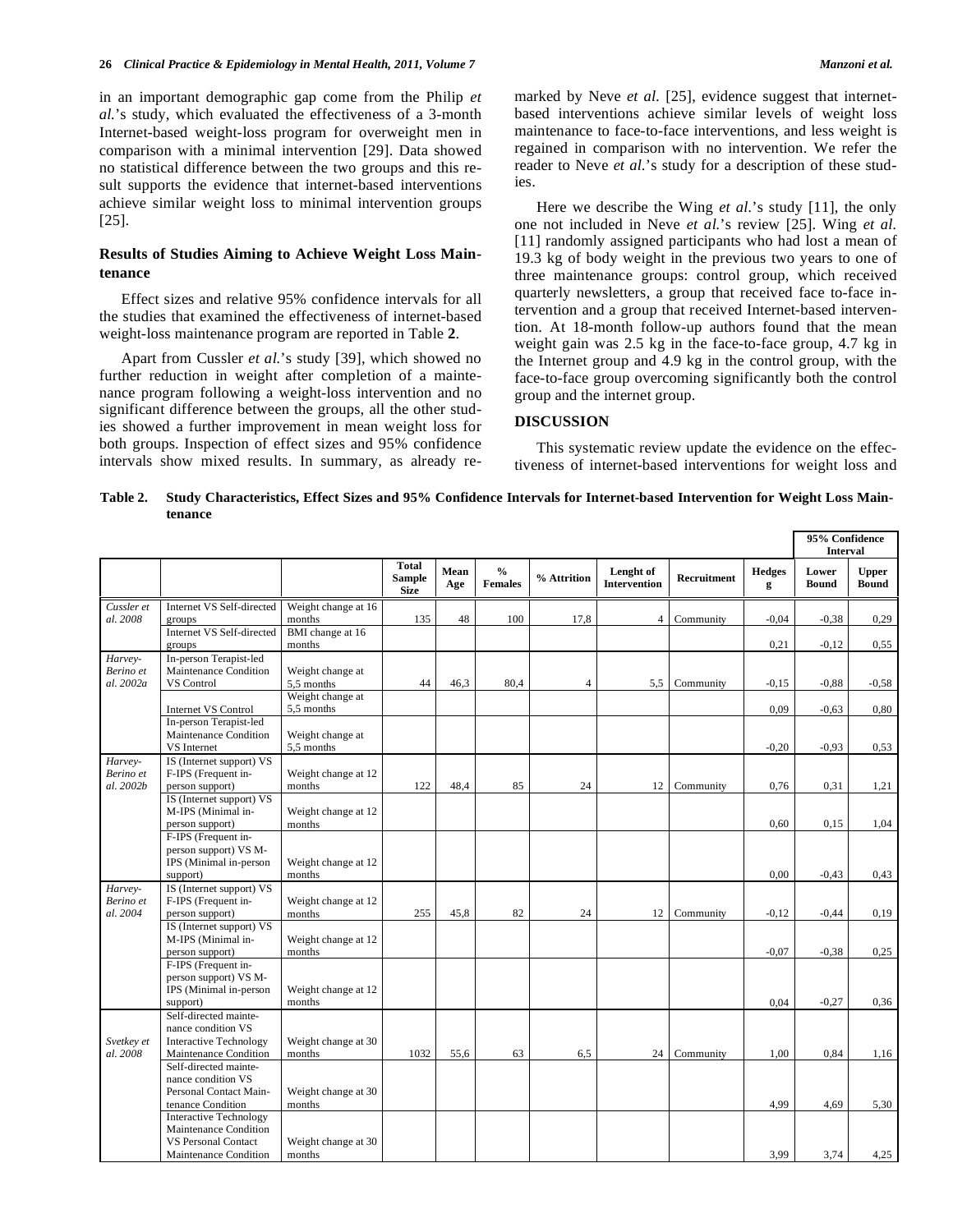maintenance. An additional eight studies are included here, which were not part of the previous review by Neve *et al.* [25] that included eighteen studies. Seven of the additional studies examined internet-based interventions for weight loss [27-33], while only one evaluated a weight loss maintenance program [11]. The new evidence gained with these additional studies is modest. Philip *et al.*'s study provided insight into the effectiveness of an internet-based weight-loss intervention for overweight men and suggested guidelines for the development of tailored interventions for men [29]. Pullen *et al.*'s study provided further support to the evidence that behavioral internet-based program for weight loss enhanced by professional feedback and counseling is more effective than an education only web-site program. However, heterogeneity in designs remains a problem and precludes any conclusive statement.

Reasons for such uncertainty are manifold. First of all, studies that have been conducted up to date on this topic are very heterogeneous and any attempt to compare the results must be viewed with caution. Indeed, internet-based programs used in these trials differ from each other on many features (length of intervention, type and frequency of feedback, use of social support tools, etc.) and are also compared with control or comparison conditions that vary a lot among studies. Furthermore, no study has compared an internetbased program with a "real" control group. Although this heterogeneity among studies in interventions and controls may be informative at study level, it makes meta-analysis an untenable or impossible task. Indeed, among the previous reviews, one only attempted to synthesize data with a metaanalytical method [25], but the overall effect sizes that were calculated by pooling two or three similar studies are far from being reliable.

Secondly, no study has directly compared an internetbased intervention with a traditional individual or groupbased behavioral treatment. Comparing mean weight loss obtained in the study with data from classical behavioral trials examining face-to-face interventions may be informative, but this approach is biased due to differences in samples and cannot replace a randomized study specifically designed to test a difference between the two formats of delivering a weight-loss behavioral treatment.

Thirdly, although internet has the potential to reduce costs of treatment delivery, only two studies out of the 26 reviewed in this paper assessed cost-effectiveness of an internet-based intervention [33, 40]. According to Booth *et al.* [33], while the initial construction of the web site itself is relatively costly, ongoing costs are minimal. The authors found that, based on the minimum cost of consulting a dietitian in a public hospital, an initial 1-hour consultation (\$70) plus fortnightly 30-min follow-up consultations (\$35) would total \$280 over a period of 12 weeks. Instead, a 0.5-hour initial consultation (\$35), followed by plus 15 min at week (\$30 per hour) input from a nutritionist using an Internetbased program would total only \$125 for the 12-week program. Additional costs would be saved for participants through elimination of travel costs and travel time, with Internet costs being minimal for those already connected [33].

Four, no study examined gender differences and generalization of results to men is questionable. Indeed, men are very under-represented in the studies on internet-based weight loss programs, except for one that recruited only men [29], and the moderator effect of gender on weight outcomes or treatment adherence is unknown.

Five, although most studies have shown a significant association between higher compliance to treatment demands and greater weight loss and weight loss maintenance [25], a standard method to evaluate adherence was not used and no meta-regression can thus be performed to examine that association in a meta-analytical fashion. Most studies reported findings as an average number of contacts with a particular feature, therefore not allowing comparability between them. According to Neve *et al.* [25], future controlled randomized trials should report compliance as a proportion of recorded to expected contacts with the particular web-feature.

Furthermore, future studies should adopt one of the methods to account for noncompliance [41]. Among the studies included in the present review, one only used such a method, i.e. per-protocol analysis [29].

Six, given the complex structures of the weight-loss programs delivered in the reviewed studies, many unanswered questions concern the components, the mechanisms and the mediators that lead to weight loss and maintenance. At present, the only factor that has received some empirical support is e-mail contact with a professional counselor that provides feedback and reinforcement along the intervention. However, although Internet programs with counseling from a human therapist may make treatment more effective than automated e-counseling [37], developing technologies make virtual counselors possible [42]. Other models proposed by Winett *et al.* [42] may combine virtual counselors or tailored messages with intermittent use of human counselors to make more disseminable lower cost treatments.

Finally, most of the studies reviewed in this paper recruited overweight or obese participants from the community. None of them have been done with obese patients referred to specialty clinics or to bariatric surgery.

## **CONCLUSION**

The Internet offers a novel delivery tool for weight loss and weight loss maintenance interventions, with the potential to offer long-term intervention at a low cost, in comparison to traditional face-to-face treatments. However, the evidence of effectiveness is modest due to mixed results, heterogeneity of designs and low generalization of findings. Future research in the area should prioritize well-designed efficacy trials that account for known sources of variation and determine which features of internet-based interventions are critical to achieve success in weight loss and maintenance in a cost-effective and time-saving manner. Future research should also develop and evaluate internet-based weight-loss interventions that are specifically tailored to the needs of the health-care delivery system.

### **REFERENCES**

- [1] WHO. Fact sheet N° 311 Obesity and overweight. Available from: http://www.who.int/mediacentre/factsheets/fs311/en/index.html.
- [2] Whitlock G, Lewington S, Sherliker P, *et al*. Body-mass index and cause-specific mortality in 900 000 adults: collaborative analyses of 57 prospective studies. Lancet 2009; 373: 1083.
- [3] Flegal KM, Graubard BI, Williamson DF, Gail MH. Excess deaths associated with underweight, overweight, and obesity. JAMA 2005; 293: 1861.